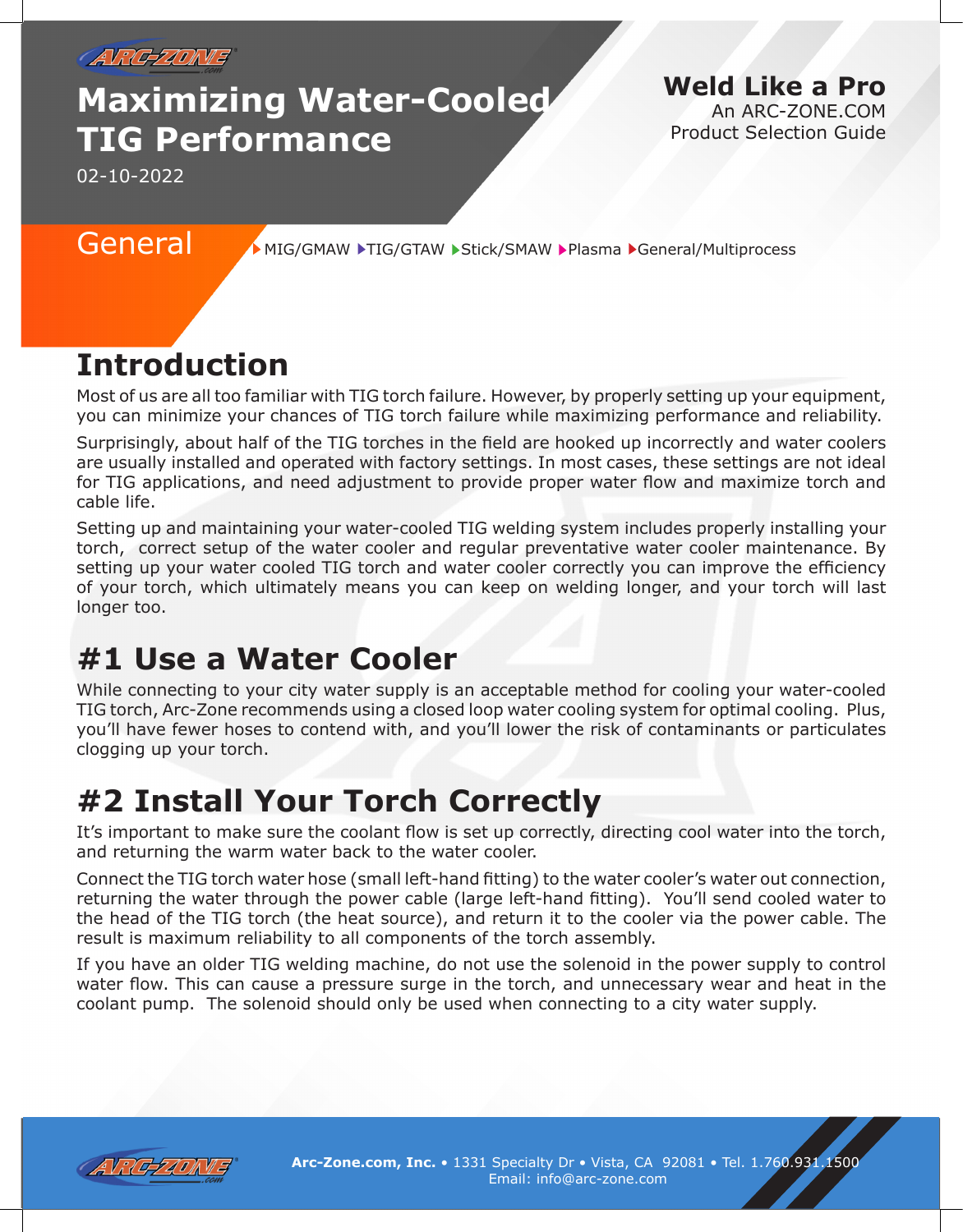

# **#3 Correctly Set up Your Water Cooler**

Correct water cooler setup is important and often overlooked. All Bernard style water coolers, for example, are shipped from the factory preset at 60 psi discharge pressure. This setting is above the pressure rating for the standard vinyl hoses on TIG torches, and produces a flow rate greater than what is needed for adequate torch cooling and maximum cooler efficiency. Generally 50 psi is the recommended maximum output rate for TIG torches. Refer to your water cooler manufacturer's literature for instructions on adjusting the pressure.

Put a pressure gauge on the output of the pump. The pressure is normally set at 50 psi. A drop in pressure could indicate pump failure.

Water coolers should be connected directly into the 110-volt plug available on most TIG power supplies. That way, you're sure the cooler is running when the power supply is on. And, you're sure you're providing your TIG torch with adequate cooling at all times.

#### **#4 Perform Flow Tests**

It's a time-consuming process to check the discharge pressure on a water cooler. Therefore, coolers are most often set by flow tests. The desired flow rate is 1 quart of water flow per minute for most TIG torches. In the case of the Micro TIG torch, the water flow should be set at 1 pint per minute, or half the rate of regular TIG torches.

A greater flow rate is unnecessary because it provides no additional cooling, and in fact, subjects the torch to high pressure reducing the efficiency of the water cooler by sending the heated water through the radiator too quickly.

### **#5 Use Distilled Water**

While your TIG torch is a robust tool for welding, it includes many finely engineered parts that may be sensitive to chemical additives in city water. By using distilled water, you eliminate the chances of introducing these into your TIG torch.

### **#6 Do NOT Use Automotive Antifreeze**

Even though you may be tempted to use automotive antifreeze in water coolers, don't do it! Automotive antifreeze includes coagulants designed to plug small leaks. This works fine in your car, but not your TIG torch. Blocking these small passages for water that cool your torch can result in overheating and ultimately torch failure.

### **#7 DO Use a Coolant**

Arc-Zone offers Defense brand coolant. This pre-mixed solution will provide freeze protection to 20 degrees Fahrenheit and will dramatically extend pump life.



**Arc-Zone.com, Inc.** • 1331 Specialty Dr • Vista, CA 92081 • Tel. 1.760.931.1500 Email: info@arc-zone.com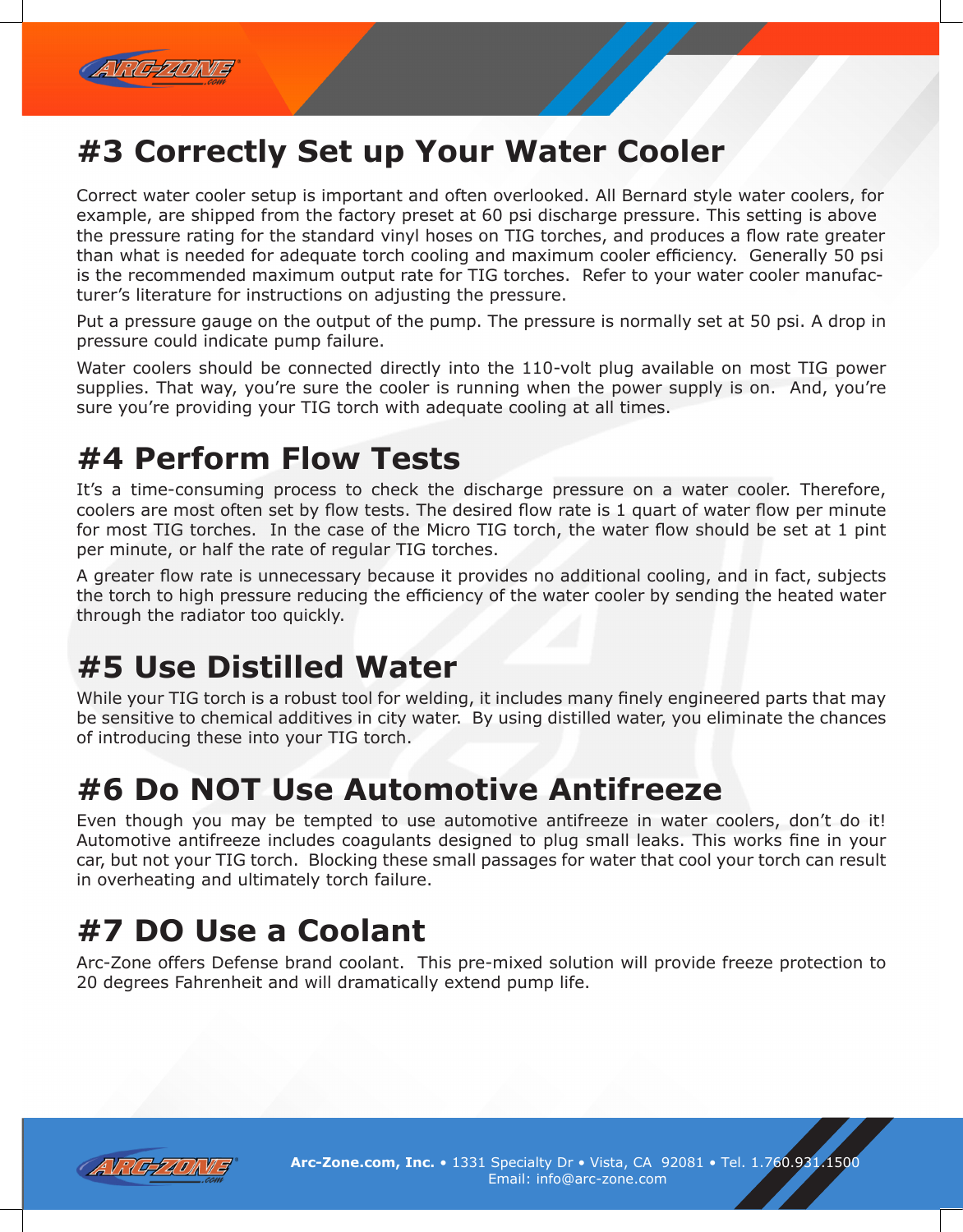

#### **#8 Perform Regular Maintenance Checks**

- Check for free airflow by shining a light through the radiator fins. Use an airline blow-off gun or water hose to clean the radiator. Be careful not to use too much pressure, however; the aluminum radiator fins are very fragile.
- If the radiator is very dirty, remove the hood and flush the radiator from the inside out.
- Turn on the unit and visually check the water flow. Any change can be a sign of pump failure, a crimped cooling line or a plugged water filter.
- If the radiator becomes coated with greasy welding and grinding dust, remove the radiator and soak it in a mild soap solution until it's clean.
- Clean any pump filters and strainers by rinsing with clean water.
- Clean the tank and refill it with clean distilled water and coolant for water coolers.
- Check the fan and bolts on the motor and pump, making sure they are secure.
- Blow dust out of motor. If there is excessive greasy film on the motor, flush it with an electric solvent.
- Put about 10 to 15 drops of oil in each end-bearing of the motor.
- Check and replace frayed or loosened electrical cords and worn water hoses.

#### **#9 Never Operate a Water Cooler Without Coolant**

Always check the water level before operating the water cooler, making sure there is adequate water for proper cooling.

Operating the water cooler without fluid will cause serious damage.

# **#10 Use High Quality Hoses and Connectors**

To switch TIG torches easily and quickly, use a quick connect water hose coupler. They mount easily on your cooling equipment and include a hose adapter for your TIG torch. This allows you to change torches without tools!

Make sure you use high-quality hoses and fittings that provide consistent coolant flow, and make sure hoses are free of kinks that could restrict water flow.